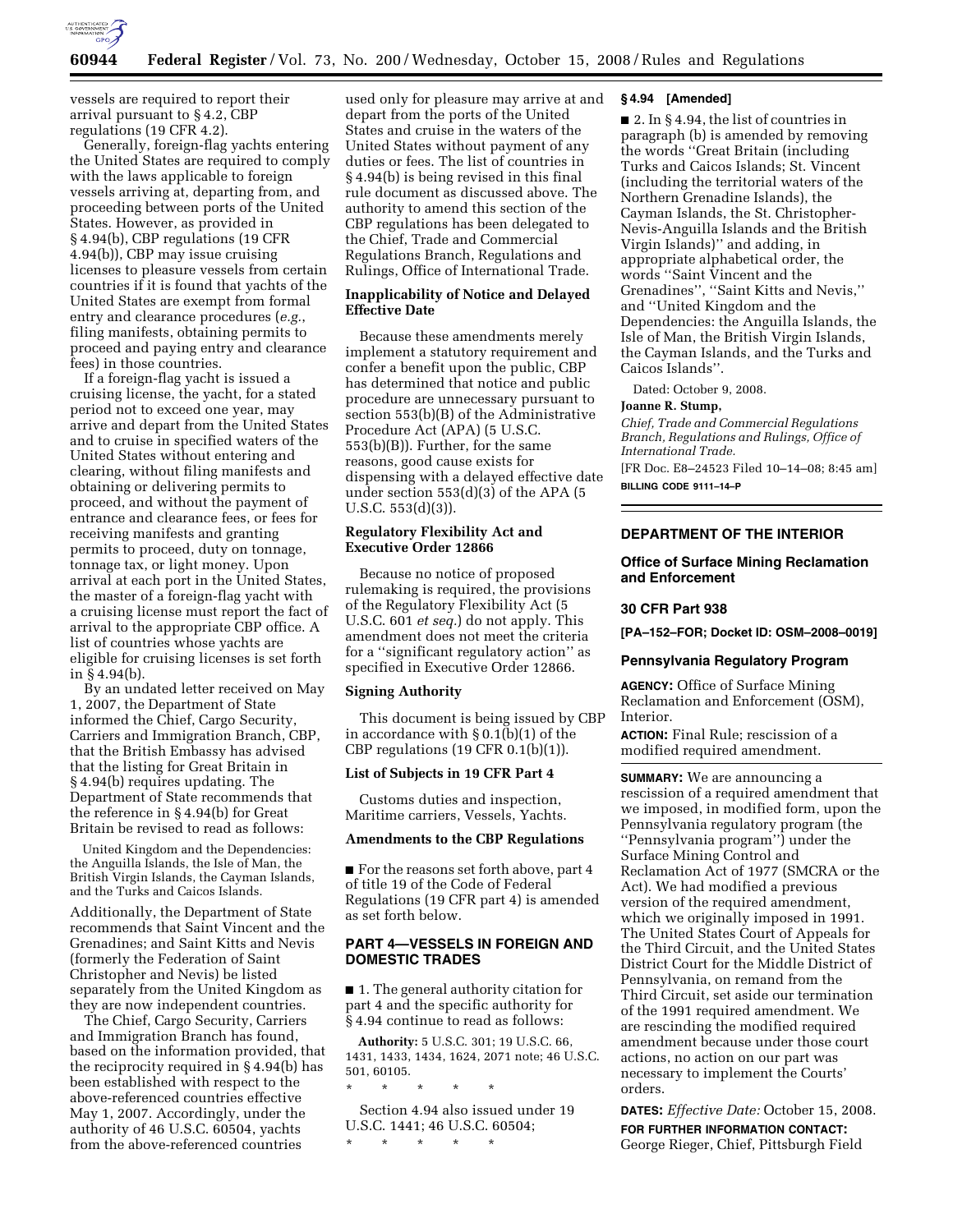Division, Telephone: (717) 782–4036, email: *grieger@osmre.gov*. **SUPPLEMENTARY INFORMATION:** 

- I. Background on the Pennsylvania Program
- II. The Modified Required Amendment III. The Basis for Rescission of the Modified
- Required Amendment
- IV. OSM's Decision
- V. Procedural Determinations

## **I. Background on the Pennsylvania Program**

Section 503(a) of the Act permits a State to assume primacy for the regulation of surface coal mining and reclamation operations on non-Federal and non-Indian lands within its borders by demonstrating that its State program includes, among other things, ''a State law which provides for the regulation of surface coal mining and reclamation operations in accordance with the requirements of the Act \* \* \*; and rules and regulations consistent with regulations issued by the Secretary pursuant to the Act.'' See 30 U.S.C.  $1253(a)(1)$  and  $(7)$ . On the basis of these criteria, the Secretary of the Interior conditionally approved the

Pennsylvania program on July 30, 1982. From 1982 until 2001, Pennsylvania's bonding program for surface coal mines, coal refuse reprocessing operations and coal preparation plants, was funded under an Alternative Bonding System (ABS), which included a central pool of money (Surface Mining Conservation and Reclamation Fund) used for reclamation, to supplement site-specific bonds posted by operators for each mine site. This pool was funded by a per-acre reclamation fee paid by operators of permitted sites.

In 1991, our oversight activities determined that Pennsylvania's ABS contained unfunded reclamation liabilities for backfilling, grading, and revegetation and we determined that the ABS was financially incapable of abating or treating pollutional discharges from bond forfeiture sites under its purview. As a result, on May 31, 1991, we imposed the required amendment codified at 30 CFR 938.16(h), 56 FR 24687. That amendment required Pennsylvania to demonstrate that the revenues generated by its collection of the reclamation fee would assure that its Surface Mining Conservation and Reclamation Fund (Fund) could be operated in a manner that would meet the ABS requirements contained in 30 CFR 800.11(e). After a decade of trying to address the problems with the ABS, the Pennsylvania Department of Environmental Protection (PADEP) terminated the ABS in 2001 and began converting active surface coal mining permits to a Conventional

Bonding System (CBS) or ''full-cost'' bonding program. This CBS requires a permittee to post a site specific bond in an amount sufficient to cover the estimated costs to complete reclamation in the event of bond forfeiture.

OSM published a final rule on October 7, 2003 removing the required amendment at 30 CFR 938.16(h) on the basis that the conversion from an ABS to a CBS rendered the requirement to comply with 30 CFR 800.11(e) moot. Subsequent to these OSM actions, a lawsuit was filed in the U.S. District Court for the Middle District Court of Pennsylvania, *Pennsylvania Federation of Sportsmen's Clubs Inc. (PFSC) et al.*  v. *Norton No. 1:03–CV–2220*. The district court ruled in OSM's favor, but was reversed by the United States Court of Appeals for the Third Circuit. Subsequently, on November 1, 2007, the District court set aside our October 7, 2003, termination of the 1991 required amendment. The appellate court's decision is discussed in the section below.

You can find background information on the Pennsylvania program, including the Secretary's findings, the disposition of comments, and conditions of approval in the July 30, 1982, **Federal Register** (47 FR 33050). You can also find later actions concerning Pennsylvania's program and program amendments at 30 CFR 938.11, 938.12, 938.13, 938.15 and 938.16.

#### **II. The Modified Required Amendment**

On August 2, 2007, the United States Court of Appeals for the Third Circuit decided *PFSC* v. *Kempthorne*, 497 F.3d 337 (3rd Cir. 2007). At issue, relevant to this notice, was whether OSM properly terminated the requirement that Pennsylvania demonstrate that its Surface Mining Conservation and Reclamation Fund was in compliance with 30 CFR 800.11(e).

The Third Circuit concluded: ''while it is true that the 'ABS Fund' continues to exist in name, it no longer operates as an ABS, that is, as a bond pool, to provide liability coverage for new and existing mining sites.'' 497 F.3d at 349. However, the Court went on to conclude that ''800.11(e) continues to apply to sites forfeited prior to the CBS conversion.'' *Id*. at 353. In commenting further on 30 CFR 800.11(e), the Court stated ''The plain language of this provision requires that Pennsylvania demonstrate adequate funding for mine discharge abatement and treatment at all ABS forfeiture sites.'' *Id*. at 354.

Because the Third Circuit in *PFSC* v. *Kempthorne, Id.*, reversed the District Court, which had upheld our termination of the 1991 required

amendment at 30 CFR 938.16(h), we decided to impose a modified version of amendment "(h)," which we believed was fully consistent with the rationale of the Third Circuit's decision while accounting for circumstances which had changed since 1991. Issuance of this modified required amendment was announced in the July 8, 2008, **Federal Register** at 73 FR 38918. It is this modified version of the required amendment that we are hereby rescinding in this action.

# **III. The Basis for Rescission of the Modified Required Amendment**

After we published the modified version of 30 CFR 938.16(h), the Pennsylvania Federation of Sportsmen's Clubs, along with the other Plaintiffs, filed a Motion to Reopen, to Substitute Party, and for Contempt in the matter of *PFSC* v. *Kempthorne, No. 1:03–CV–2220 (M.D. Pa.)*. The Plaintiffs alleged that the Federal Defendants were in contempt of the district court's November 1, 2007, order on remand from the Third Circuit decision in *PFSC* v. *Kempthorne*, 497 F.3d 337 (3rd Cir. 2007), because they revised 30 CFR 938.16(h) from its 1991 form. The Plaintiffs contend that the Federal Defendants disobeyed the district court's order, which the Plaintiffs claim did not authorize any modification to the required amendment. *PFSC* v. *Kempthorne, No. 1:03–CV–2220* (M.D. Pa.) (Motion to Reopen, to Substitute Party, and for Contempt filed July 16, 2008)

In order to resolve the matter of the contempt proceeding, and without admitting any liability with respect to the Plaintiffs' allegations put forth in said proceeding, we have decided to rescind the revised version of the required amendment at 30 CFR 938.16(h). Thus, any potential conflict with the district court's November 1, 2007, Order on Remand, which set aside our decision to remove the 1991 required amendment, is hereby removed.

### **IV. OSM's Decision**

Based on the above discussion, we hereby rescind the required amendment at 30 CFR 938.16(h), as it was revised in the July 8, 2008, **Federal Register** at 73 FR 38918.

This rule is being issued without prior public notice or opportunity for public comment. The Administrative Procedure Act (APA) (5 U.S.C. 553) provides an exception to the notice and comment procedures when an agency finds there is good cause for dispensing with such procedures on the basis that they are impracticable, unnecessary or contrary to the public interest. In view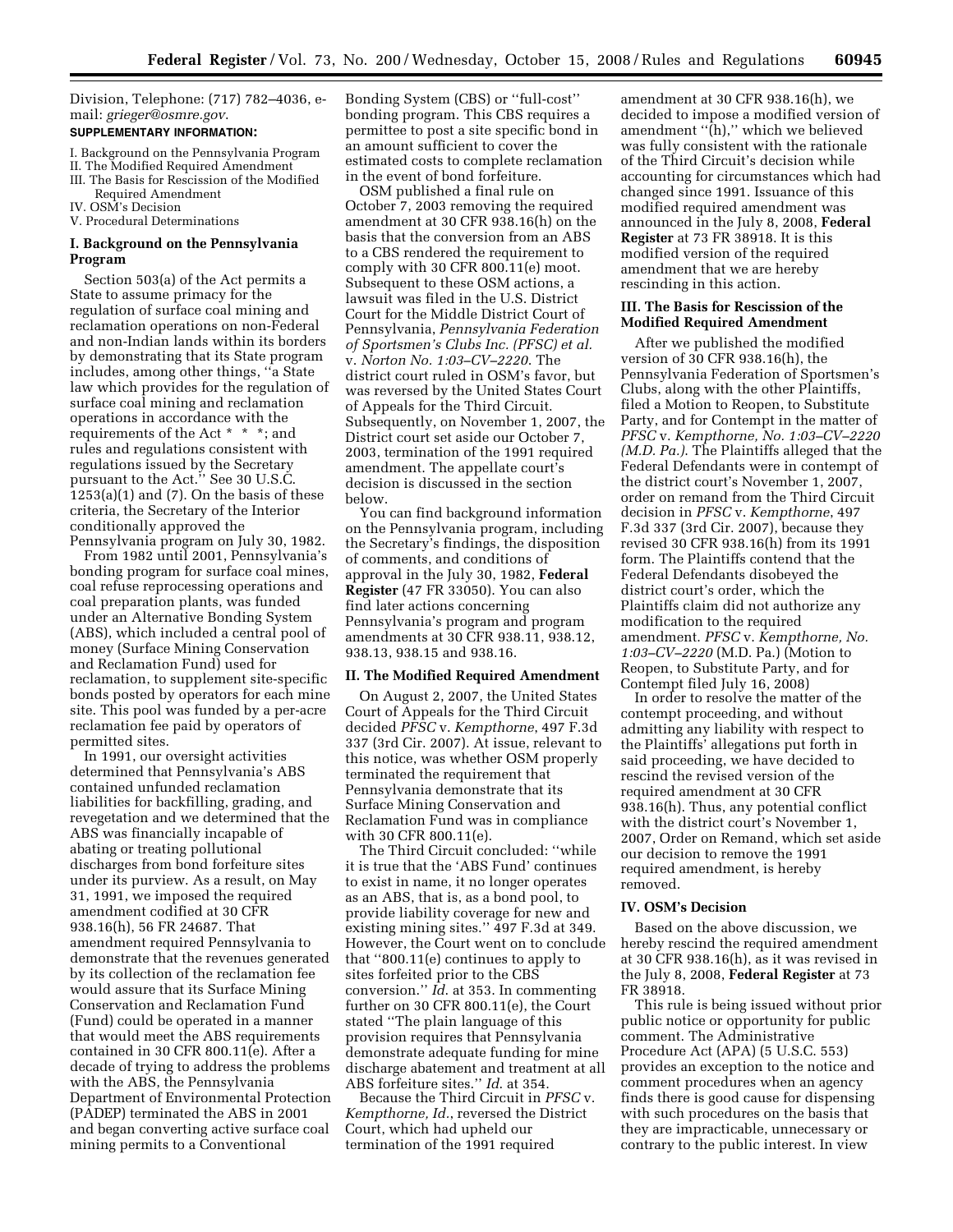of the litigation and court order, we have determined that under 5 U.S.C. 553(b)(3)(B), good cause exists for dispensing with the notice of proposed rulemaking and public comment procedures for this rule. For the same reason, we believe there is good cause under 5 U.S.C. 553(d)(3) of the APA to have the rule become effective on a date that is less than 30 days after the date of publication in the **Federal Register**. This rescission is being made effective immediately in order to encourage Pennsylvania to bring its program into conformity with the Federal standards without undue delay. Consistency of State and Federal standards is required by SMCRA.

#### **V. Procedural Determinations**

#### *Executive Order 12630—Takings*

This rule does not have takings implications. This determination is based on the analysis performed for the counterpart Federal regulations.

# *Executive Order 12866—Regulatory Planning and Review*

This rule is exempted from review by the Office of Management and Budget under Executive Order 12866.

## *Executive Order 12988—Civil Justice Reform*

The Department of the Interior has conducted the reviews required by section 3 of Executive Order 12988 and has determined that, to the extent allowable by law, this rule meets the applicable standards of Subsections (a) and (b) of that Section. However, these standards are not applicable to the actual language of State regulatory programs and program amendments because each program is drafted and promulgated by a specific State, not by OSM. Under sections 503 and 505 of SMCRA (30 U.S.C. 1253 and 1255) and the Federal regulations at 30 CFR 730.11, 732.15, and 732.17(h)(10), decisions on proposed State regulatory programs and program amendments submitted by the States must be based solely on a determination of whether the submittal is consistent with SMCRA and its implementing Federal regulations and whether the other requirements of 30 CFR Parts 730, 731, and 732 have been met.

#### *Executive Order 13132—Federalism*

This rule does not have Federalism implications. SMCRA delineates the roles of the Federal and State governments with regard to the regulation of surface coal mining and reclamation operations. One of the purposes of SMCRA is to ''establish a nationwide program to protect society

and the environment from the adverse effects of surface coal mining operations.'' Section 503(a)(1) of SMCRA requires that State laws regulating surface coal mining and reclamation operations be ''in accordance with'' the requirements of SMCRA. Section 503(a)(7) requires that State programs contain rules and regulations ''consistent with'' regulations issued by the Secretary pursuant to SMCRA.

# *Executive Order 13175—Consultation and Coordination With Indian Tribal Government*

In accordance with Executive Order 13175, we have evaluated the potential effects of this rule on Federallyrecognized Indian tribes and have determined that the rule does not have substantial direct effects on one or more Indian tribes, on the relationship between the Federal Government and Indian tribes, or on the distribution of power and responsibilities between the Federal Government and Indian Tribes. The basis for this determination is that our decision is on a State regulatory program and does not involve a Federal program involving Indian lands.

## *Executive Order 13211—Regulations That Significantly Affect the Supply, Distribution, or Use of Energy*

On May 18, 2001, the President issued Executive Order 13211 which requires agencies to prepare a Statement of Energy Effects for a rule that is (1) considered significant under Executive Order 12866, and (2) likely to have a significant adverse effect on the supply, distribution, or use of energy. Because this rule is exempt from review under Executive Order 12866 and is not expected to have a significant adverse effect on the supply, distribution, or use of energy, a Statement of Energy Effects is not required.

# *National Environmental Policy Act*

Section 702(d) of SMCRA (30 U.S.C. 1292(d)) provides that a decision on a proposed State regulatory program provision does not constitute a major Federal action within the meaning of Section 102(2)(C) of the National Environmental Policy Act (NEPA) (42 U.S.C. 4332(2)(c). A determination has been made that such decisions are categorically excluded from the NEPA process (516 DM 8.4.A).

### *Paperwork Reduction Act*

This rule does not contain information collection requirements that require approval by OMB under the Paperwork Reduction Act (44 U.S.C. 3507 *et seq.*).

#### *Regulatory Flexibility Act*

The Department of the Interior certifies that this rule will not have a significant economic impact on a substantial number of small entities under the Regulatory Flexibility Act (5 U.S.C. 601 *et seq.*). The State amendment that is the subject of this rule is based on counterpart Federal regulations for which an economic analysis was prepared and certification made that such regulations would not have a significant economic effect upon a substantial number of small entities. Accordingly, this rule will ensure that existing requirements previously promulgated by OSM will be implemented by the State. In making the determination as to whether this rule would have a significant economic impact, the Department relied upon the data and assumptions for the counterpart Federal regulations.

# *Small Business Regulatory Enforcement Fairness Act*

This rule is not a major rule under 5 U.S.C. 804(2), the Small Business Regulatory Enforcement Fairness Act. This rule: (a) Does not have an annual effect on the economy of \$100 million; (b) Will not cause a major increase in costs or prices for consumers, individual industries, geographic regions, or Federal, State, or local government agencies; and (c) Does not have significant adverse effects on competition, employment, investment, productivity, innovation, or the ability of U.S.-based enterprises to compete with foreign-based enterprises. This determination is based upon the fact that the State submittal, which is the subject of this rule, is based upon counterpart Federal regulations for which an analysis was prepared and a determination made that the Federal regulation was not considered a major rule.

#### *Unfunded Mandates*

This rule will not impose a cost of \$100 million or more in any given year on any governmental entity or the private sector.

#### **List of Subjects in 30 CFR Part 938**

Intergovernmental relations, Surface mining, Underground mining.

Dated: September 5, 2008.

# **Thomas D. Shope,**

*Regional Director, Appalachian Region.* 

■ For the reasons set out in the preamble, 30 CFR part 938 is amended as set forth below: